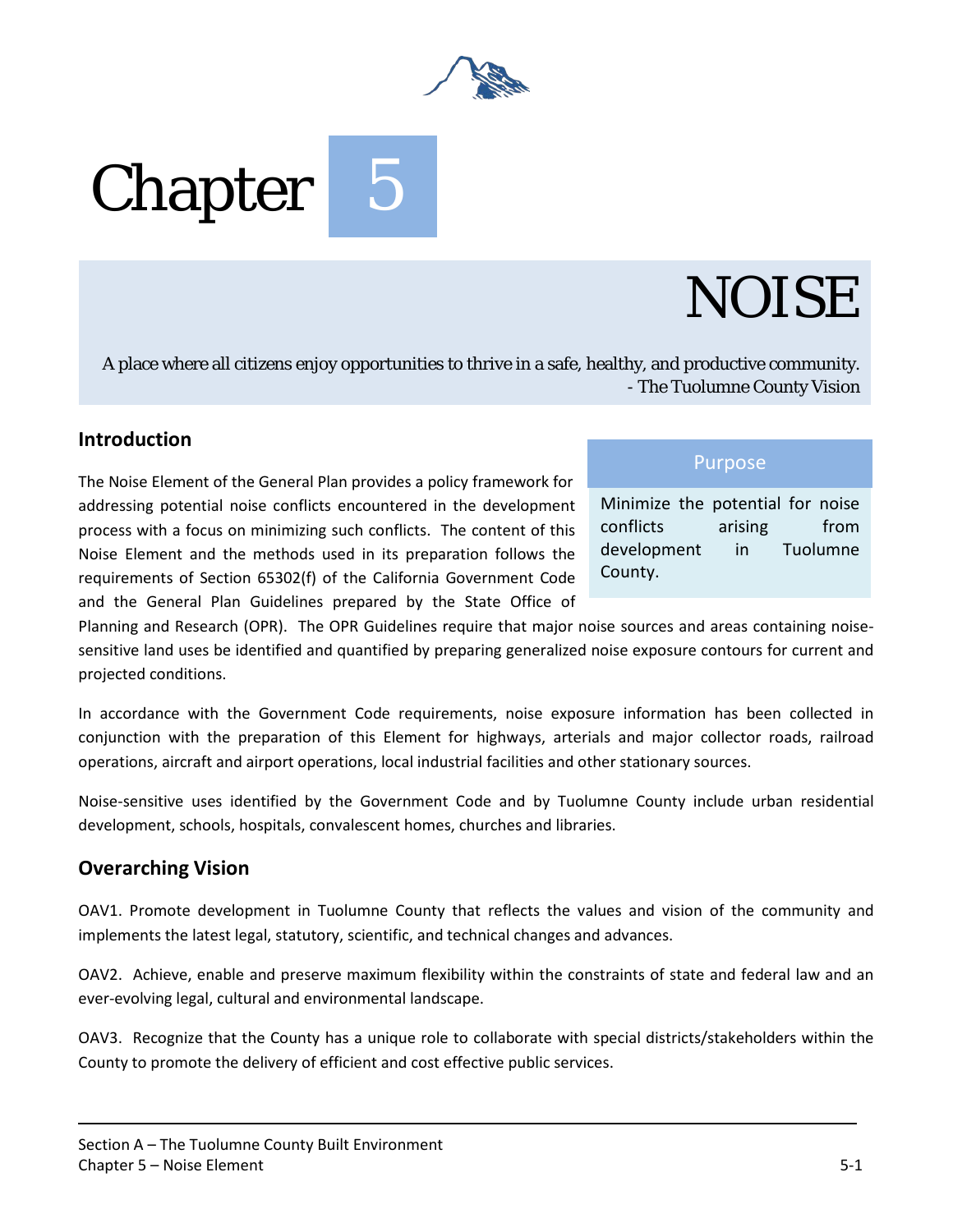

## **GOAL 5A:**

**Protect the economic base of Tuolumne County and preserve the tranquility of residential areas by minimizing potential conflicts between transportation and stationary noise sources and noise sensitive land uses.**

### POLICIES & IMPLEMENTATION PROGRAMS

**Policy 5.A.1:** Evaluate the need of proponents of new development of noise-sensitive land uses proposed adjacent to existing transportation or other noise sources to incorporate noise reduction techniques so that noise levels at the new development are consistent with the exposure threshold standards shown in Tables 5.A and 5.B.

#### **Implementation Programs**

**5.A.a** - Review new public and private development proposals to determine conformance with the policies and programs of this Noise Element. Determine that noise levels from new development will not exceed the noise level standards for specified land uses included in Tables 5.A, 5.B, 5.C, or 5.D. Determine that new development of noise-sensitive land uses in proximity of existing noise sources or land designated on the General Plan land use diagrams as HI, LI, BP, HC, TPZ or MPZ will not be affected by noise levels exceeding the standards of Table 5.C. For modifications or expansions of existing stationary noise sources that already exceed the standards of Table 5.C on lands designated as noise-sensitive uses, Tuolumne County will determine that the new development will not increase the noise level received at the noise-sensitive land uses, or require noise reduction measures, so that the cumulative noise generated from the entire development site is equal to or less than the pre-modification or pre-expansion ambient noise level.

**5.A.b** - Require an acoustical analysis where activities associated with proposed development are likely to produce noise levels exceeding those specified in Tables 5.A, 5.B, 5.C, or 5.D of this Element. The acoustical analysis shall be conducted early in the review process so that the possible effects of noise and noise mitigation can be considered in the project design. The requirements of an acoustical analysis are listed in Implementation Program 5.A.c.

**5.A.b.1**- Outdoor gatherings associated with normal, day-to-day agritourism uses shall be limited to daytime hours (7:00 a.m. to 10:00 p.m.). Exceptions may be allowed with review and approval by the County. As part of the County review and approval, such exceptions shall include an operation noise plan prepared by an acoustical engineer that evaluates potential for outdoor gatherings occurring during nighttime hours to exceed County noise standards. If needed, the noise plan shall include noise minimization measures (such as siting/orientation of the gathering) to minimize sound exposure of any nearby residences such that County noise standards (Table 3.12-7 of this EIR) are not exceeded. The applicant shall demonstrate through the plan how the nighttime gathering would not exceed applicable County noise standards. After the noise plan is approved by the County for the agritourism operation, no additional noise plan would be required, unless the agritourism operation proposes changes to its nighttime outdoor uses that could meaningfully affect exterior noise levels (e.g., changes in location/orientation of gatherings, location of access/parking, and type of gatherings, and/or substantial change in typical number of guests).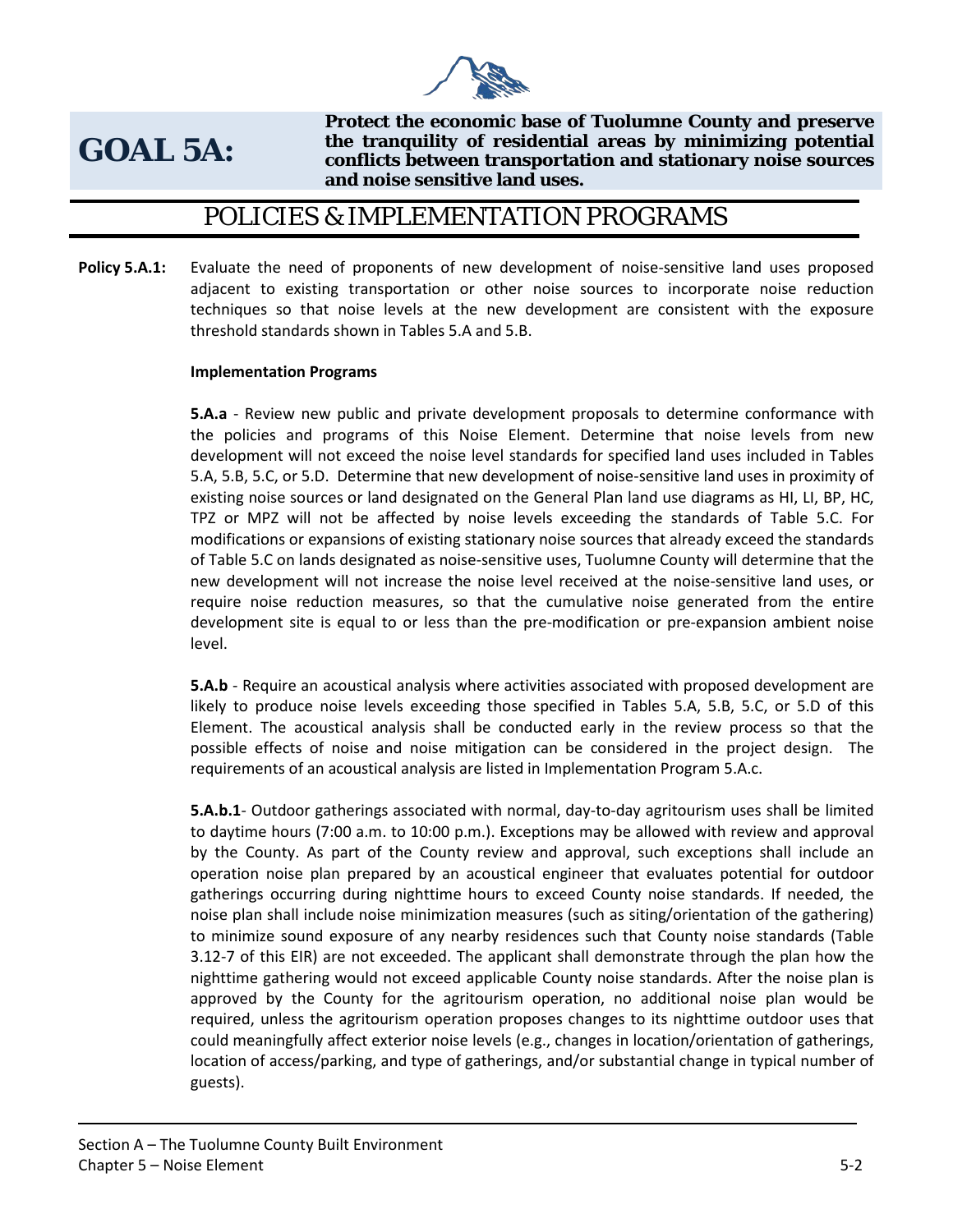

**5.A.b.2**- No exterior amplified sound systems (e.g., public address systems) will be allowed as part of any agritourism use. Exceptions may be allowed with review and approval by the County with the submittal of a plan analyzing the noise from the speakers/amplification. As part of the County review and approval, the applicant shall submit a speaker/amplification noise plan prepared by an acoustical engineer, that evaluates the potential for the proposed amplified sound to exceed County noise standards (Table 3.12-7 of this EIR). If necessary, the noise plan shall include protocols for siting, orientation, and operation of speakers (including potential volume limits) that would be implemented to reduce the effect of noise levels generated by on-site stationary noise sources. The applicant shall demonstrate through the plan how the speaker/amplification system would not exceed applicable County noise standards (Table 3.12-7 of this EIR). After the noise plan is approved by the County for the agritourism operation, no additional speaker/amplification noise plan would be required, unless the agritourism operation proposes changes to the speaker/amplification system that could meaningfully affect noise levels (e.g. changes to the location, orientation, or volume of the amplification system).

**Policy 5.A.2:** Evaluate if proponents of proposed new transportation noise sources need to submit evidence of noise effects on existing noise-sensitive land uses. Require that new development of transportation noise sources be located and designed so that existing noise-sensitive land uses will not be exposed to noise levels that exceed the standards shown in Tables 5.A, 5.B or 5.D. Potential noise effects on any adjacent sensitive wildlife habitat and associated special-status wildlife species should also be considered and minimized, as needed.

#### **Implementation Program**

**5.A.c -** Institute procedures to enforce noise reduction measures required pursuant to an acoustical analysis during the building permit and construction processes and to monitor compliance with noise reduction measures during operation of the development. Acoustical studies shall meet all requirements detailed below:

- Be the financial responsibility of the applicant.
- Be prepared by a qualified person experienced in the fields of environmental noise assessment and architectural acoustics.
- Include representative noise level measurements with sufficient sampling periods and locations to adequately describe local conditions and significant noise sources. Where actual field measurements cannot be conducted, all sources of information used for calculation purposes shall be fully described.
- Estimate existing and projected (20 years) noise levels of the noise generating source and compare those levels to the adopted policies of the Noise Element. Projected future noise levels shall take into account noise from planned streets, highways and road connections.
- Recommend appropriate mitigation to achieve compliance with the adopted policies of the Noise Element, giving preference to proper site planning and design over mitigation measures which require the construction of noise barriers or structural modifications to buildings which contain noise-sensitive land uses.
- Estimate noise exposure after the prescribed mitigation measures have been implemented.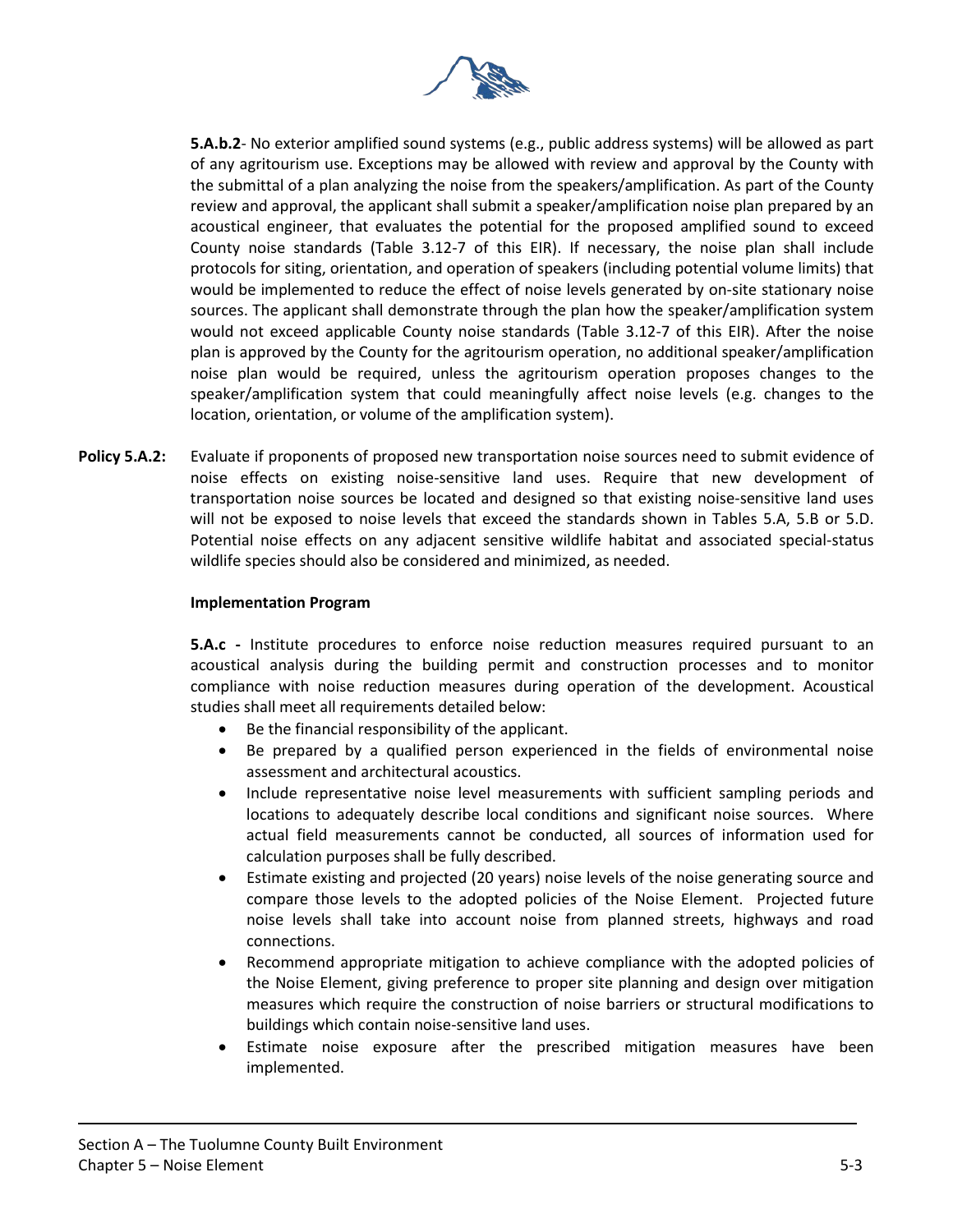

**Policy 5.A.3:** Require proponents of proposed development of new stationary noise sources or modifications of existing stationary noise sources to evaluate noise effects on existing nearby noise-sensitive land uses. This policy does not apply to noise levels associated with agricultural operations.

#### **Implementation Program**

**5.A.d -** Prepare and adopt a noise ordinance to be used in defining acceptable noise levels received at various land uses and enforcing excessive noise levels have been reported and verified.

- **Policy 5.A.4:** Require new development located within the Noise Impact Area diagrams identified by the Tuolumne County Airport Land Use Compatibility Plan to be located and designed so that it will not be affected by noise levels exceeding the standards within the Airport Land Use Compatibility Plan.
- **Policy 5.A.5:** Require that construction activity and temporary construction impacts do not expose existing noise-sensitive land uses to excessive noise levels. Require all new construction activities to implement all feasible noise-reducing measures as necessary to limit construction noise exposure at receiving occupied land uses to within acceptable County noise levels identified in Table 5.3. Should nighttime construction activities be required (between the hours of 7 p.m and 7 a.m.) exterior noise levels shall not exceed 65 dBA Lmax, based on FICAN's 65 dBA SEL level for sleep disturbance (but conservatively using Lmax, which is more appropriate for construction activities).

#### **Implementation Programs**

**5.A.e -** The County shall ensure that, where residences or other noise sensitive uses are located within 1,900 feet of construction sites, appropriate measures shall be implemented to limit noise exposure from construction. Specific techniques may include, but are not limited to, restrictions on construction timing, use of sound blankets on construction equipment, and the use of temporary walls and noise barriers to block and deflect noise.

**5.A.f –** Require the use of alternative pile driving techniques, where feasible, if a particular project requires pile driving within 800 feet of sensitive receptors requires pile driving.

**5.A.g -** Require equipment and trucks used for project construction utilize the best available noise control techniques (including mufflers, use of intake silencers, ducts, engine enclosures and acoustically attenuating shields or shrouds).

**5.A.h –** Require impact equipment (e.g., jack hammers, pavement breakers, and rock drills) used for project construction be hydraulically or electrical powered wherever feasible to avoid noise associated with compressed air exhaust from pneumatically powered tools. Where use of pneumatically powered tools is unavoidable, the use of an exhaust muffler on the compressed air exhaust is recommended to lower noise levels from the exhaust by up to about 10 dBA. When feasible, external jackets on the impact equipment should also be incorporated to achieve a further reduction of 5 dBA. Whenever feasible, require the use of quieter procedures, such as drilling rather than impact equipment operation.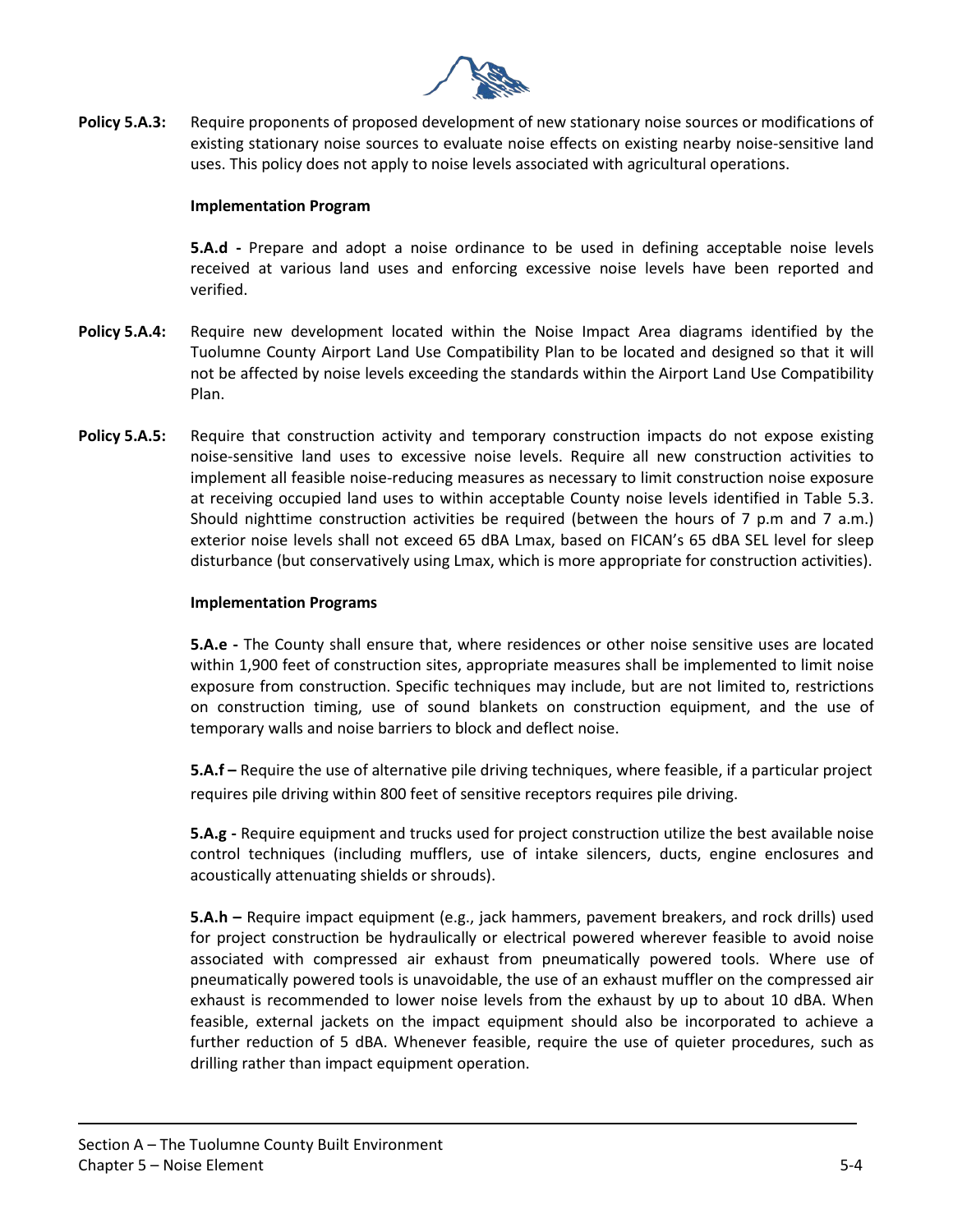

#### **Table 5.A MAXIMUM ALLOWABLE NOISE EXPOSURE-TRANSPORTATION NOISE SOURCES EXCLUDING AVIATION RELATED NOISE**<sup>1</sup>

|                                                       | <b>Outdoor Activity Areas<sup>2</sup></b> | Interior Spaces <sup>3</sup> |
|-------------------------------------------------------|-------------------------------------------|------------------------------|
| <b>Land Use</b>                                       | $L_{dn}/CNEL, dB$                         | $L_{dn}/CNEL, dB$            |
| <b>Urban Residential</b>                              | 60                                        | 45                           |
| Transient Lodging <sup>4</sup>                        | 60                                        | 45                           |
| Hospitals, Nursing Homes <sup>5</sup>                 | 60                                        | 45                           |
| Churches, Meeting Halls, Office Buildings, Mortuaries |                                           | 45                           |
| Schools, <sup>5</sup> Libraries, Museums              |                                           | 45                           |
|                                                       |                                           |                              |

 $1$  This table applies to noise exposure levels that result from a transportation noise source other than aircraft; Table 5.3 addresses aircraft noise. For existing receiving land uses, consideration shall be given to the noise exposure from new transportation noise sources during the design and approval of the new transportation project. In the case of existing transportation noises sources, projects or consideration of land use changes involving noise-sensitive land uses shall address the noise exposure environment and use these standards as thresholds.

 $<sup>2</sup>$  An outdoor activity area is a location outside of the immediate structure where formal or informal activities</sup> are likely to happen. For example, anywhere on an urban residential property could be an outdoor activity area, while the outdoor activity area for a school would be the playground or sporting fields, and for a hospital would be an exterior patio or exercise area. Where the location of outdoor activity areas is unknown, the exterior noise level standard shall be applied to the property line of the receiving land uses.<br><sup>3</sup> For typical construction methods, the reduction in the noise level from the outside of the structure to the

inside is approximately 15dB. In a high noise environment, special construction techniques may be necessary to reduce the interior noise level to the standard.<br><sup>4</sup> Transient lodging are overnight accommodations usually intended for occupancy by tourists or other short-

term paying customers, examples include hotels, motels, or homeless shelters. Transient lodging, as used in this case, does not include bed and breakfast establishments which are located in rural areas, campgrounds, or guest ranches.

<sup>5</sup> These standards only apply to nursing homes or schools that have more than 6 beds or students, respectively.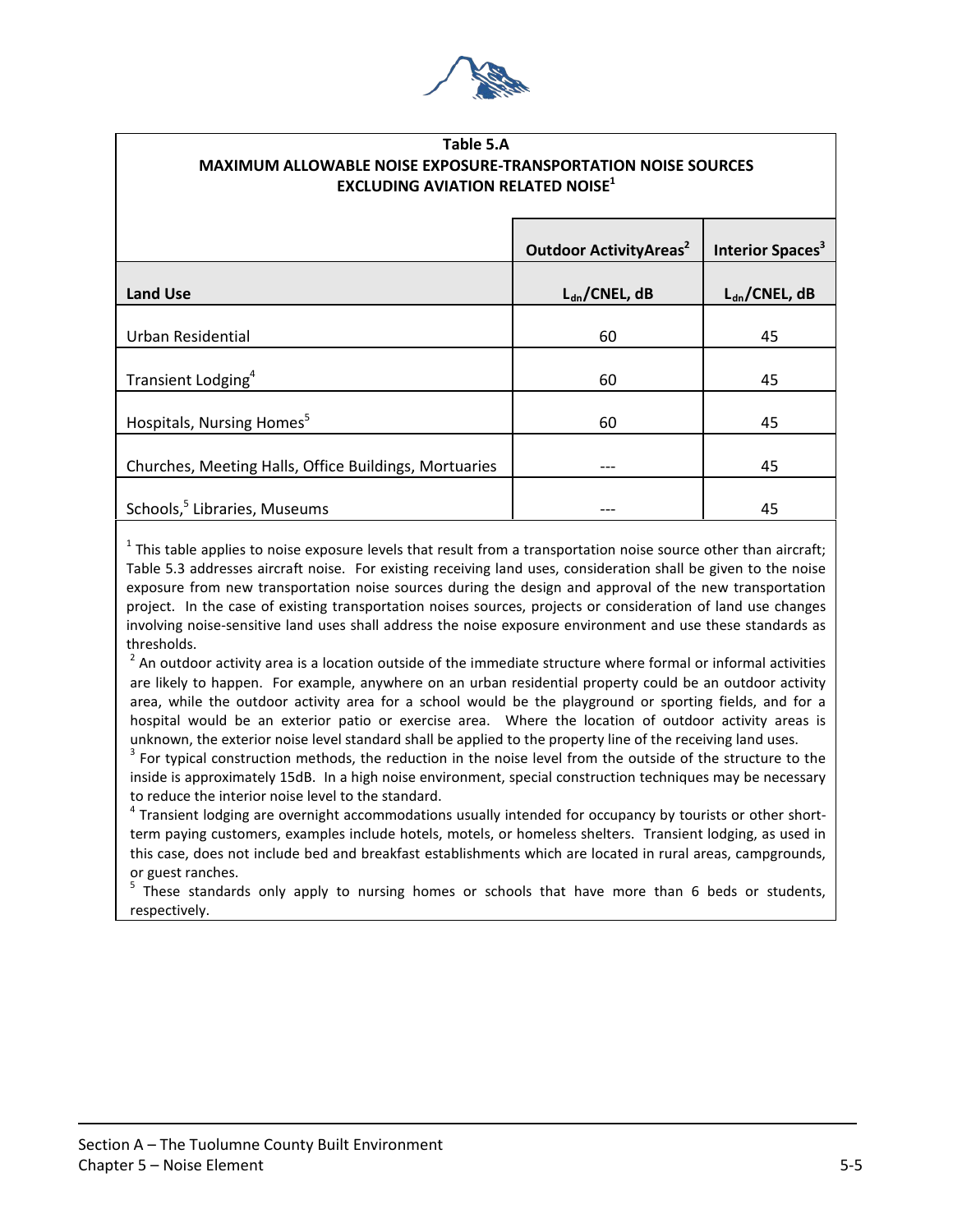

| Table 5.B<br>MAXIMUM ALLOWABLE NOISE EXPOSURE-AIRCRAFT NOISE SOURCES <sup>1</sup> |                                                     |                              |                                  |              |  |
|-----------------------------------------------------------------------------------|-----------------------------------------------------|------------------------------|----------------------------------|--------------|--|
|                                                                                   | <b>Outdoor</b><br><b>Activity Areas<sup>2</sup></b> | Interior Spaces <sup>3</sup> |                                  |              |  |
| <b>Land Use</b>                                                                   | $L_{dn}/CNEL, dB$                                   | $L_{dn}/CNEL, B$             | $L_{\text{max}}$ db <sup>4</sup> |              |  |
|                                                                                   |                                                     |                              | Day                              | <b>Night</b> |  |
| <b>Residential - Living Areas</b>                                                 | 55                                                  | 45                           | 45                               | 45           |  |
| <b>Residential - Sleeping Areas</b>                                               | 55                                                  | 40                           | 45                               | 40           |  |
| Transient Lodging <sup>5</sup>                                                    | 60                                                  | 45                           | --                               | 40           |  |
| Hospitals, Nursing Homes <sup>6</sup>                                             | 60                                                  | 45                           |                                  | 40           |  |
| Churches, Meeting Halls, Office Buildings,<br>Mortuaries                          | 60                                                  | 45                           | 45                               | 45           |  |
| Schools, Libraries, Museums                                                       | 60                                                  | 45                           | 55                               | 55           |  |

 $1$  This table applies to noise exposure levels that result from aircraft. For existing receiving land uses, consideration shall be given to noise exposure from new aviation-related sources during the design and approval of the new aviation-related project. In the case of existing aviation-related noise sources, projects or consideration of land use changes that lie within the jurisdictional area of the Tuolumne County Airport Land Use Commission, which involve noise-sensitive land uses shall address the noise exposure environment and use these standards as thresholds.

 $2$  An outdoor activity area is a location outside of the immediate structure where formal or informal activities are likely to happen. For example, anywhere on an urban residential property could be an outdoor activity area, while the outdoor activity area for a school would be the playground or sporting fields, and for a hospital would be an exterior patio or exercise area. Where the location of outdoor activity areas is unknown, the exterior noise level standard shall be applied to the property line of the receiving land uses.

 $3$  For typical construction methods, the reduction in the noise level from the outside of the structure to the inside is approximately 15dB. In a high noise environment, special construction techniques may be necessary to reduce the interior noise level to the standard.

 $4 L_{\text{max}}$  refers to the maximum interior noise level. The design L<sub>max</sub> value shall be established as the maximum aircraft noise level which is exceeded by 10 percent of the aircraft noise events occurring during a typical 24 hour day of aircraft operations. In other words, the  $L_{max}$  value used in the evaluation shall be determined by eliminating the loudest 10 percent of the aircraft events measured during the sample period, which should be a typical 24-hour day.

<sup>5</sup>Transient lodging are overnight accommodations usually intended for occupancy by tourists or other shortterm paying customers, examples include hotels, motels, or homeless shelters. Transient lodging, as used in this case, does not include bed and breakfast establishments which are located in rural areas, campgrounds, or guest ranches.

<sup>6</sup> These standards only apply to nursing homes or schools that have more than 6 beds or students, respectively.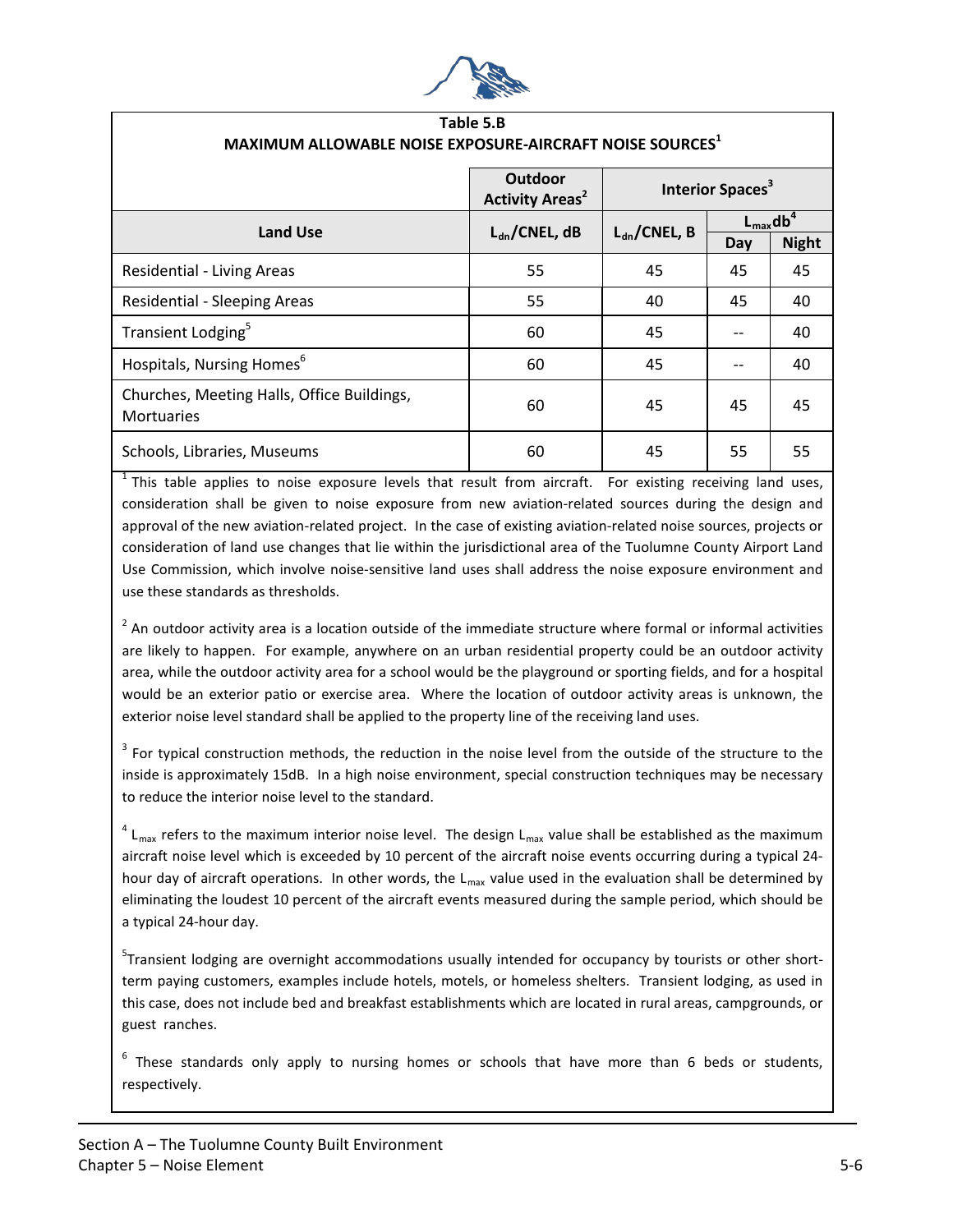

#### **Table 5.C MAXIMUM ALLOWABLE NOISE EXPOSURE-STATIONARY NOISE SOURCES1**

|                                | <b>Daytime</b><br>(7 a.m. to 10 p.m.) | <b>Nighttime</b><br>(10 p.m. to 7 a.m.) |
|--------------------------------|---------------------------------------|-----------------------------------------|
| Hourly L <sub>eq</sub> , $dB2$ | 50                                    | 45                                      |
| Maximum level, dB <sup>3</sup> | 70                                    | 65                                      |

 $1$  This table applies to noise exposure as a result of stationary noise sources. For a development project or land use change involving a noise-sensitive land use, the noise from nearby noise sources will be considered during design and approval of the project, or in determining whether the land use change is appropriate. For development projects which may produce noise, land use changes and project review will consider the effects of the noise on possible noise-sensitive land uses. When considering modification or expansion at a site that already produces noise levels which exceed these standards at noise-sensitive land uses, the modification or expansion shall be reviewed to consider if the proposed action will further raise the existing noise levels received at the noise-sensitive land use(s).

Noise-sensitive land uses include urban residential land uses, libraries, churches, and hospitals, in addition to nursing homes or schools which have over 6 beds or students, respectively. Transient lodging establishments which are considered noise sensitive land uses include hotels, motels, or homeless shelters, but not bed and breakfast establishments located in rural areas, campgrounds, or guest ranches.

 $2$  The sound equivalent level as measured or modeled for a one-hour sample period. The daytime or nighttime value should not be exceeded as determined at the property line of the noise-sensitive land use. When determining the effectiveness of noise mitigation measures, the standards may be applied on the receptor side of noise barriers or other property line noise mitigation measures.

 $3$  Similar to the hourly L<sub>eq</sub>, except this level should not be exceeded for any length of time.